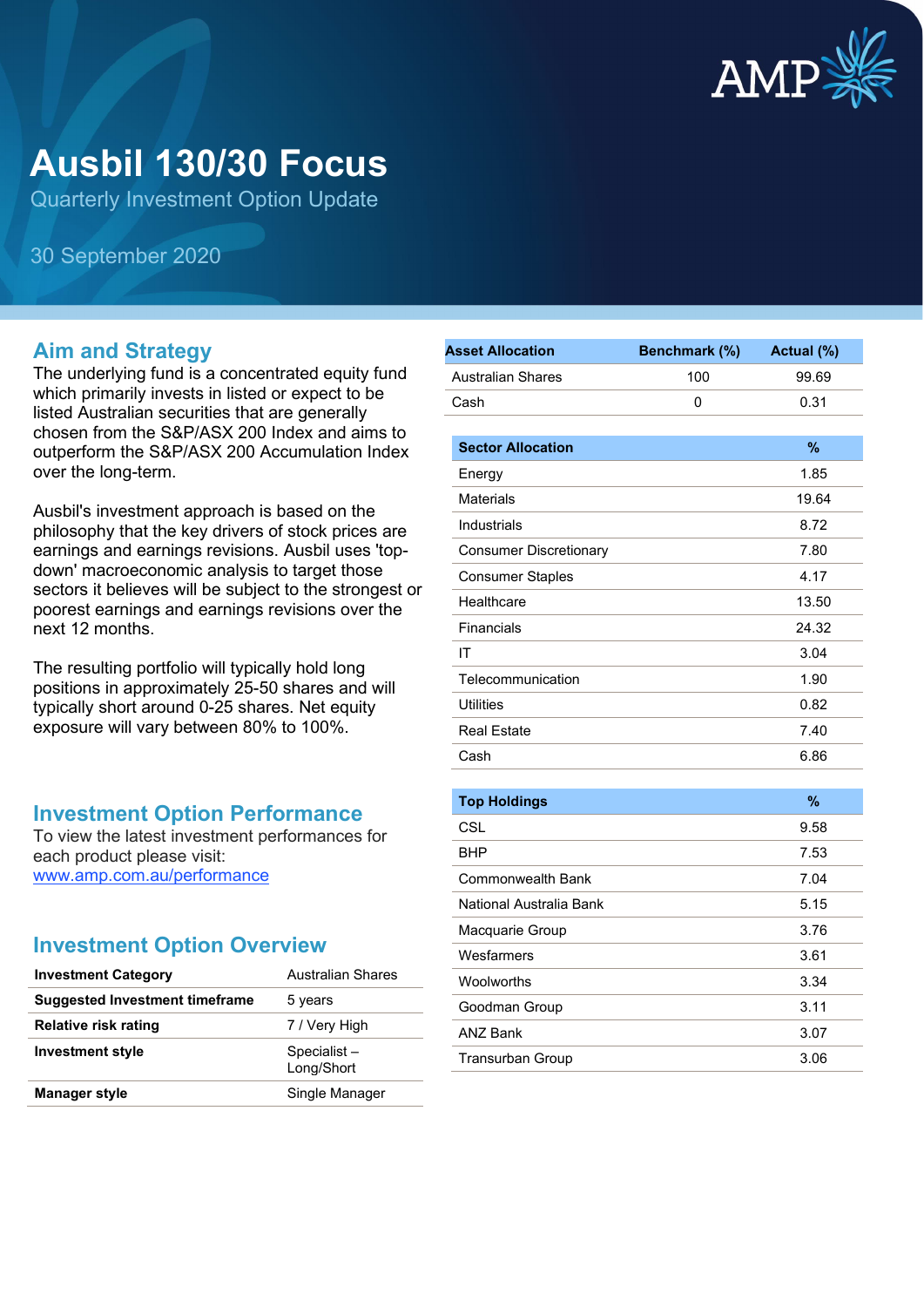### **Portfolio Summary**

- Portfolio performance for the quarter ending September 2020 was -0.33% (gross of fees) versus the benchmark return of -0.44%, as measured by the S&P/ASX 200 Accumulation Index.
- Over September, portfolio weights increased in Utilities with the addition of Spark Infrastructure, in Commercial & Professional Services with the addition of Downer, in Construction Materials with Boral, and in Real Estate with Dexus.

# **Investment Option Commentary**

At a sector level, the Portfolio benefited from an overweight position in the Materials and Real Estate sectors. The underweight positions in the Industrials and Financials sectors also added value. Conversely, the overweight position in the Health Care sector detracted from relative performance. The underweight positions in the Communication Services, Energy, Consumer Discretionary, Consumer Staples, Information Technology and Utilities sectors also detracted value.

The Portfolio's largest short positions were in selected stocks within the Materials, Financials and Consumer Discretionary sectors.

At a stock level, the Portfolio benefited from overweight positions in Pointsbet, Charter Hall Group, Goodman Group, James Hardie and Qantas. The underweight exposures to AGL, IOOF Holdings, Sydney Airport and Woodside Petroleum, and the nil position in Insurance Australia Group added to performance. Conversely, the overweight positions in Medibank, Viva Energy, Telstra, Santos and Amcor detracted from relative value. The underweight exposures to Treasury Wine Estates, Afterpay, Netwealth, WiseTech Global and Stockland also detracted value

# **Market Commentary**

Despite a negative month on markets, the September quarter has been strong for equities, including a robust US quarterly reporting season that saw S&P 500 companies exceed earnings expectations by an average of 22%, and an Australian full year reporting season that delivered falls in earnings that were not a bad as feared, and the opportunity for many companies to reinforce their balance sheets through capital raisings.

This quarter, global markets continued their post-March rally. The global economy continues to show signs of recovery, though in September equity markets across the world took a breather in the wake of further conflict between the US and China, some resurgence in COVID-19 cases in the US amongst other countries, and some uncertainty as the US enters the late phases of the 2020 general election.

# **Outlook**

Moving beyond FY 2020 reporting season, investors are now looking critically towards catalysts for upward earnings revisions across the market, such as the upcoming AGM season, with the hope that steady improvement in the economy will aid a return to earnings growth.

In March 2020, the Australian government deferred the Federal Budget for 2020/21 to 6 October given the extraordinary circumstances of the unfolding of the pandemic. This has allowed the government to focus primarily on stimulus, and given them time to assess in more detail the budgetary impacts on Australia's economy. On Tuesday, 6 October, the government announced additional stimulus initiatives which are expected to provide further support for economic recovery in Australia.

Aubil's house view remains for a U-shaped recovery, starting in the second half of 2020, and strengthening into 2021. On earnings, they expect FY 2022 to be the first full year of normalised earnings, with FY 2021 straddling the economic recovery. If a vaccine becomes available in the meantime, they expect this recovery outlook to accelerate.